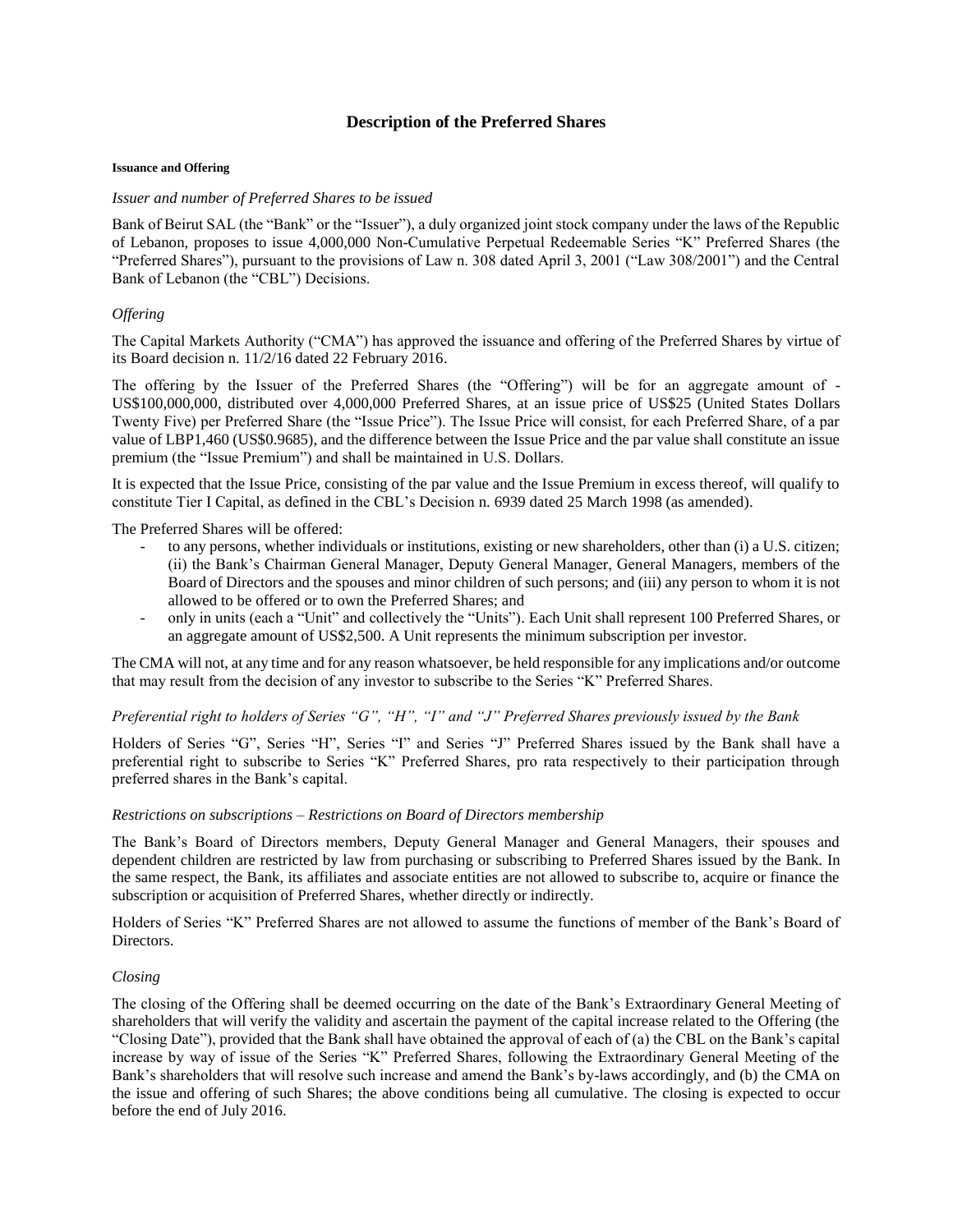## **Terms and conditions of the Preferred Shares**

#### *Ownership and registration*

The Preferred Shares will be recorded in the name of the holders of such Preferred Shares (the "Preferred Shareholders") and will be evidenced by the records of Midclear s.a.l. ("Midclear"), in its capacity as Central Depository for banks shares in Lebanon pursuant to Law n. 308/2001. Such records will constitute legal evidence of the ownership of the Preferred Shares for all purposes, including but not limited to, future transfers and redemptions of such Preferred Shares, as well as for the purposes of payment of the Annual Dividend (as defined hereinafter).

## *Listing*

All of the Series "K" Preferred Shares will be listed on the Beirut Stock Exchange, after the obtaining of all required regulatory approvals on such listing.

### *Transfer of rights and obligations attached to the Series "K" Preferred Shares*

The rights and obligations attached to the Series "K" Preferred Shares shall be exercised by, and be incumbent upon, the holders of such Series "K" Preferred Shares and all subsequent transferees whose names shall be recorded from time to time in Midclear's records. The ownership of one or more Series "K" Preferred Shares necessarily implies acceptance of all the terms and conditions of the Series "K" Preferred Shares.

## *Ranking*

Series "K" Preferred Shares shall rank (i) *pari passu* to Series "G", Series "H", Series "I" and Series "J" Preferred Shares issued by the Bank in respect of the right to receive dividends and the right to receive payments out of the assets of the Bank upon any voluntary or involuntary liquidation, dissolution or winding up of the Bank; (ii) senior to the Bank's common shares (which include, for the avoidance of doubt, the priority shares issued by the Bank) in respect of the aforementioned rights; and (iii) subordinated to the Bank's depositors and/or creditors, including investors in subordinated loans and bonds, and in other instruments included in the Bank's Tier Two Capital.

The Preferred Shares are not secured or covered by any guarantee from the Bank or from any entity related to the Bank (mother company, affiliates, subsidiaries, sister companies, or other related entities), and do not benefit from any legal or financial privileges or arrangement or side agreement that enhance the preference or seniority of their claims, or their ranking towards the Bank's depositors and/or remaining creditors.

#### *Dividends*

The Series "K" Preferred Shares shall earn an annual dividend (the "Annual Dividend") equal to 6.50% as shall be finally determined by the "EGM" per year of the Issue Price (subject to adjustment in case of stock split or reverse stock split), provided that the following conditions are met: (i) there are enough Declared Net Profits to allow the payment of such Annual Dividend; (ii) the Bank is in compliance with all ratios imposed by the CBL and the Banking Control Commission (the "BCC") in relation to the regulations applicable to capital adequacy; and (iii) the Bank's Ordinary General Meeting of shareholders resolves the distribution of the Annual Dividend. It is the intention of the Board of Directors to declare annual distributions in respect of the Preferred Shares, subject to availability of sufficient net income for the concerned financial year, and to recommend to the Bank's Ordinary General Meeting of shareholders that it resolves such distribution; it being noted that the General Meeting must resolve such distribution when sufficient Declared Net Profits are available, unless a legal or regulatory reason prevents said distribution. For the avoidance of doubt, and without prejudice to the above mentioned conditions required for the payment of the Annual Dividend, if the Declared Net Profits for any relevant year are not sufficient to allow the payment of all amounts that are due with respect to the outstanding preferred shares of various series issued by the Bank and then outstanding, the Bank's General Meeting of shareholders will resolve the distribution to the holders of such preferred shares, including the holders of Series "K" Preferred Shares, the available Declared Net Profits, on a pro rata basis between the holders of the preferred shares of all series then outstanding.

For the purpose hereof, "Declared Net Profits" shall mean the Bank's unconsolidated audited net profits, as approved by the Ordinary General Meeting of the Bank's shareholders, after tax and after deduction of the legal and statutory reserves and all reserves required by the CBL and the BCC applicable regulations.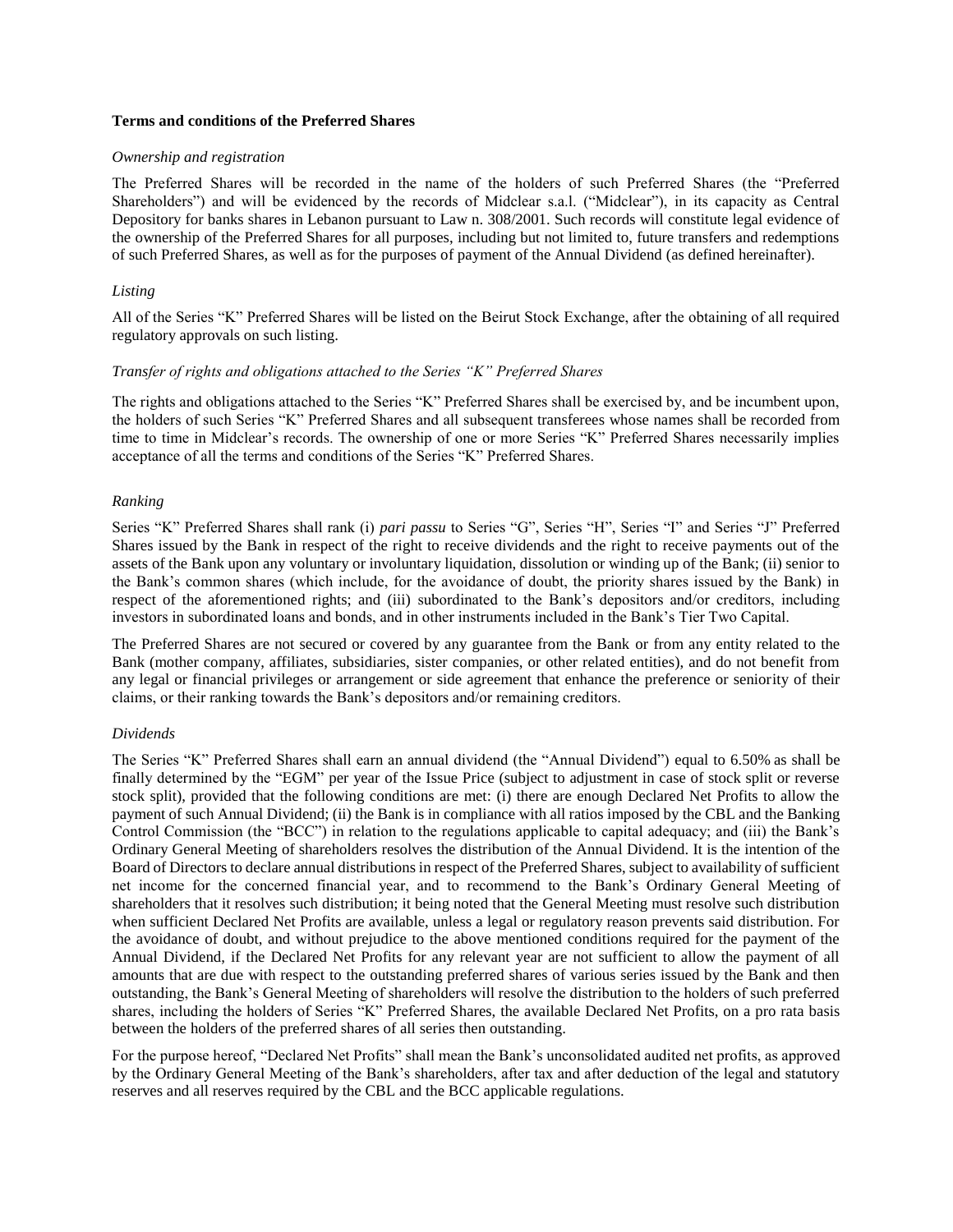Following the fulfilment of the Annual Dividend's payment conditions, the payment of such Annual Dividend shall be made annually within a period of 15 days following the date of the relevant Ordinary General Meeting of shareholders during which (i) the Bank's annual audited accounts for the relevant financial year are approved; and (ii) the Annual Dividend distribution is declared. The Annual Dividend of 6.50% being stated for a full fiscal year, it shall be adjusted, on a pro rata basis of the relevant period, for the fraction of year during which the issuance of the Preferred Shares occurs. In case of redemption of the Series "K" Preferred Shares as described below, the Annual Dividend due to the holders of such Preferred Shares for the year during which redemption occurs (the "Redemption Year") shall be paid, for the full Redemption Year, during the year following the Redemption Year, within a period of 15 days following the date of the Ordinary General Meeting of shareholders during which (i) the Bank's annual audited accounts for the Redemption Year are approved; and (ii) the corresponding Annual Dividend distribution is declared.

The right to payment of the Annual Dividend on the Series "K" Preferred Shares shall not be cumulative. If, further to the non-fulfilment of the payment conditions of the Annual Dividend, such Annual Dividend is not declared in any given year, or if the amount of the Annual Dividend declared and paid is, without prejudice to the adjustment provided for the fraction of year as mentioned here above, less than 6.50% of the Issue Price, the holders of Series "K" Preferred Shares will not be entitled to subsequently receive such Annual Dividend or the balance thereof, in whole or in part as the case may be, whether or not funds are or subsequently become available.

The Bank shall not be liable to the holders of Series "K" Preferred Shares for interest on any unclaimed or unpaid Annual Dividend.

So long as any Preferred Shares of Series "G", "H", "I", "J" and/or "K" shall be outstanding, the Bank shall not declare or pay any dividend upon its common shares during any fiscal year, unless and until all distributions in respect of said preferred shares have been made, for each Series in accordance with its terms and conditions.

Any remaining dividends after the payment of the Annual Dividend (and after payment of the distributions due on the Series "G", Series "H", Series "I" and Series "J" Preferred Shares issued by the Bank) shall be shared on a pro rata basis exclusively among the holders of the common shares of the Bank.

## *Tax on Annual Dividend*

Annual Dividend distributions are subject to withholding tax, currently at the rate of 5%. The tax on distribution will be borne by the holders of Series "K" Preferred Shares and withheld from the Annual Dividend distributions, as per the applicable laws and regulations.

## *Liquidation preference upon winding-up of the Bank*

In the event of a dissolution, winding-up or liquidation of the Bank, each holder of Series "K" Preferred Shares shall be entitled to receive out of the assets of the Bank, in priority to any payment to the holders of the Bank's common shares but *pari passu* with holders of other preferred shares then outstanding, an amount equal to the Issue Price multiplied by the number of Series "K" Preferred Shares held by such holder of Series "K" Preferred Shares (subject to adjustment to reflect the occurrence of a stock split or reverse stock split affecting the Preferred Shares), in addition to any Annual Dividend, if any, the distribution of which has been decided by the Bank's General Meeting of shareholders, but the payment of which has not actually been made yet.

# *Right of holders of Series "K" Preferred Shares to subscribe to subsequent offerings*

Holders of Series "K" Preferred Shares shall have a preferential right to subscribe to all capital increases of the Bank made by issuance of other preferred shares, should the Bank issue such securities, pro rata to the percentage that their Series "K" Preferred Shares represent towards the entire capital of the Bank. However, holders of Series "K" Preferred Shares will not have any preferential right to subscribe to capital increases of the Bank when such capital increases are made by way of issuance of common shares.

## *Restrictions on the participation to the Bank's reserves*

Without prejudice to the rights devolving on the Preferred Shares as specifically mentioned herein, holders of Series "K" Preferred Shares shall not be entitled to participate to the Bank's reserves or to benefit from any distributions resulting from the capital increase of the Bank by way of conversion of the Bank's reserves and/or retained earnings into capital.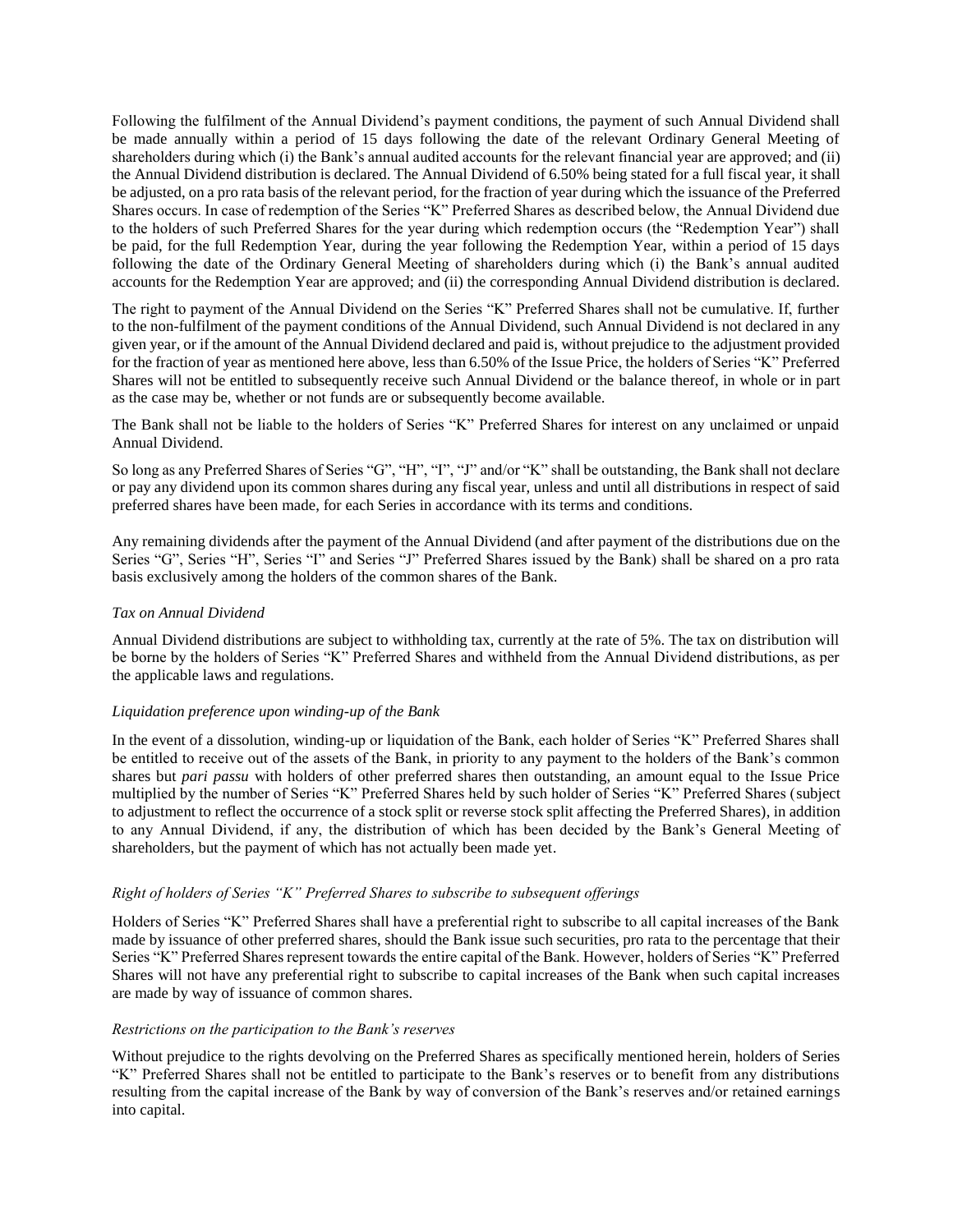## *Redemption*

Subject to the obtaining of the CBL's approval and to the Bank's abidance by the ratios and regulations of the CBL and the BCC, the Bank shall have the right, in its sole discretion, to redeem on each Redemption Date (as defined hereinafter) all or part of the Series "K" Preferred Shares (but not less than 25% of the total number of such Preferred Shares, on pro rata basis between the Series "K" Preferred Shareholders). "Redemption Date" shall mean (i) for the first time, the last Business Day of the financial year during which falls the 5th anniversary of the Extraordinary General Meeting of the Bank's shareholders which will ascertain the validity and payment of the capital increase by virtue of which the Preferred Shares are issued; (ii) the corresponding Business Day every consecutive 2 years thereafter; and (iii) any date determined by the Bank after the date of issuance of the Preferred Shares, in case of occurrence of any event, the result of which is to prevent the Bank from booking the value of the Preferred Shares as Tier One Capital or from keeping the Issue Premium in foreign currency.

To exercise its call option, the Bank shall, at least 60 Business Days prior to the Redemption Date, inform all holders of Preferred Shares by way of publication in two local newspapers of its firm and irrevocable intent to redeem all or part of the Preferred Shares, as the case may be. Should the Bank exercise this call option, holders of the Series "K" Preferred Shares will be obliged to transfer to the Bank their Preferred Shares, and the Bank, in exchange thereof, shall pay to the holders, on the Redemption Date, a consideration equal only to the Issue Price of the redeemed Preferred Shares, i.e., US\$25 per Preferred Share (the "Redemption Price", which will be subject to adjustment in case of stock split or reverse stock split), irrespectively of any increase in the value of such Preferred Share, but without prejudice to the right of the holders to receive the distribution payments for the Redemption Year as more fully described herein, and any Annual Dividend that the General Meeting of the Bank's shareholders has resolved to distribute but that has not been actually paid yet.

Following the redemption of the Preferred Shares, the redeemed Preferred Shares will be cancelled and the Bank's Extraordinary General Meeting of shareholders will take all necessary measures to keep the Bank's capital unchanged, and to amend the Bank's by-laws accordingly.

Holders of Series "K" Preferred Shares shall not have the right, under any circumstances and for any reason whatsoever, to request that the Bank redeems or purchases the Preferred Shares.

## *Voting rights*

Holders of Series "K" Preferred Shares do not have the right to participate in discussions and to vote at the Bank's General Meetings of shareholders.

Notwithstanding the above, and pursuant to the provisions of the Law n. 308/2001:

- Holders of Series "K" Preferred Shares may participate in discussions and vote in the General Meetings relating exclusively to the change of the Bank's object or form, the payment of its capital increase in kind, its dissolution before term, or to merger or amalgamation transactions in which the Bank is a party.
- Holders of Series "K" Preferred Shares acquire the right to vote in General Meetings in case of application of the provisions of article 2, paragraph 5 - b of the Law n. 308/2001. In this case, this voting right remains in full force and effect until the end of the financial year during which all Annual Dividends, the payment conditions of which are met pursuant to the terms and conditions of the Series "K" Preferred Shares, are paid to the holders of these Preferred Shares.
- Holders of Series "K" Preferred Shares also acquire the right to vote in General Meetings if the Bank fails to provide the Series "K" Preferred Shares with the various privileges, rights or priorities given to them, and this right remains in full force and effect as long as the said given privileges, rights or priorities are not made available to their beneficiaries.

## *Time barring*

Any holder of Series "K" Preferred Shares who has failed to claim any amount due as Annual Dividend, for a period exceeding five years as of the date on which the same was made available for payment by the Bank, shall not thereafter be able to claim such amount or other property or right which shall be forfeited and shall, after payment of any taxes due, revert to the Bank. The statutes of limitation as regards the other rights or property of the holders of Series "K" Preferred Shares, including the right to receive the Issue Price upon Redemption, is ten years as of the due date for any such right or property.